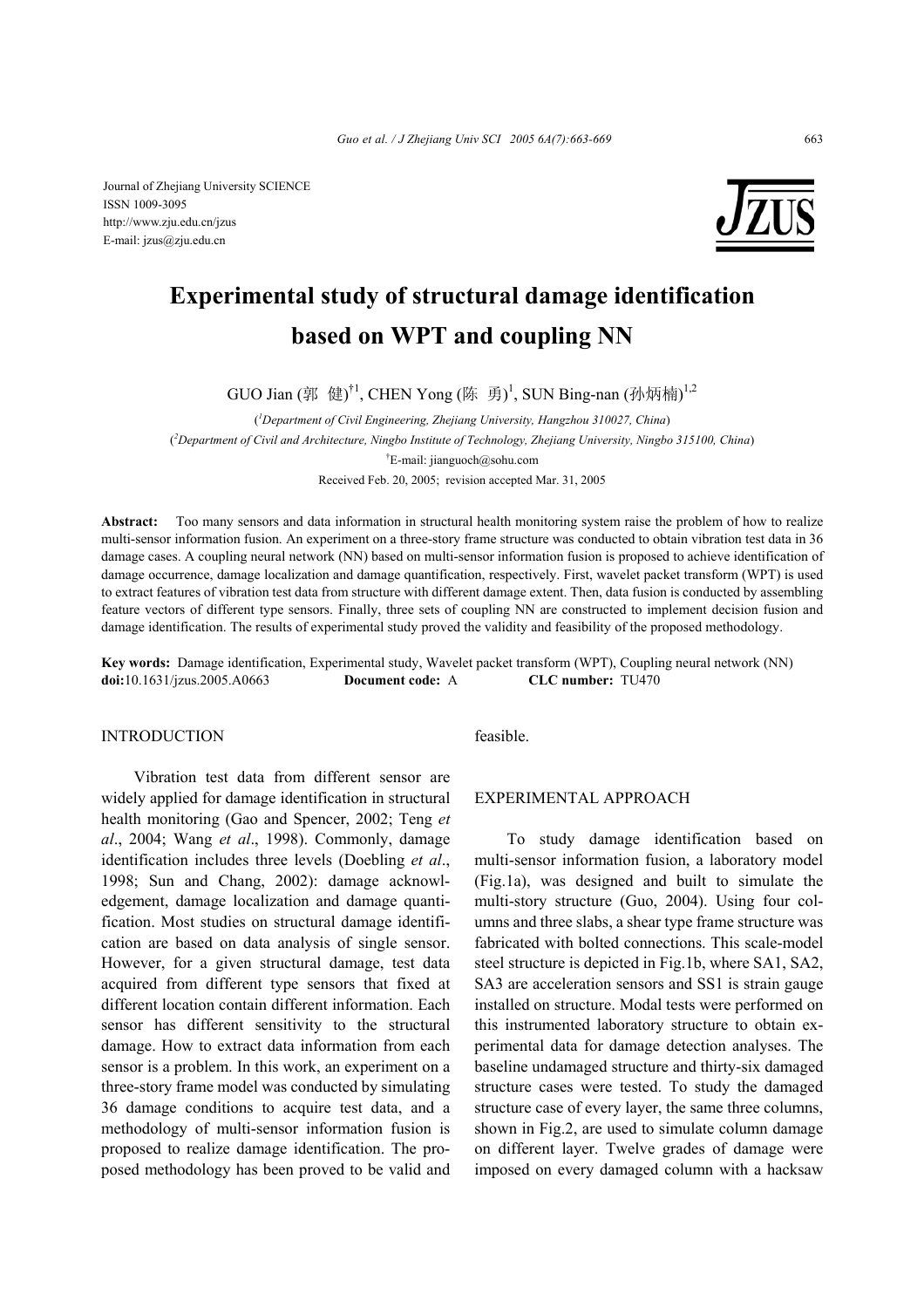cut *ξ*% (damage ratio) through the cross section. The damage of rigidity reductions of 50% on the first layer is shown in Fig.3. All damaged structure cases are listed in Table 1.

An impact force was imposed on the slab of the third layer to excite structural vibration. Thirty-seven



**Fig.1 Steel-frame scale model**  (a) Photo model in laboratory; (b) Dimension of model structure (Unit: mm)



**Fig.2 Damaged column**



**Fig.3 Damage ratio 50%**

|                 | Damage location | Damage severity  |  |  |
|-----------------|-----------------|------------------|--|--|
| Damage case     | (Layer)         | (Damage ratio %) |  |  |
| DA1             | First           | 2.5              |  |  |
| DA <sub>2</sub> | First           | 5                |  |  |
| DA3             | First           | 7.5              |  |  |
| DA4             | First           | 10               |  |  |
| DA5             | First           | 15               |  |  |
| DA6             | First           | 20               |  |  |
| DA7             | First           | 25               |  |  |
| DA8             | First           | 30               |  |  |
| DA9             | First           | 35               |  |  |
| DA10            | First           | 40               |  |  |
| DA11            | First           | 45               |  |  |
| <b>DA12</b>     | First           | 50               |  |  |
| DB1             | Second          | 2.5              |  |  |
| DB <sub>2</sub> | Second          | 5                |  |  |
| DB <sub>3</sub> | Second          | 7.5              |  |  |
| DB4             | Second          | 10               |  |  |
| DB5             | Second          | 15               |  |  |
| DB6             | Second          | 20               |  |  |
| DB7             | Second          | 25               |  |  |
| DB <sub>8</sub> | Second          | 30               |  |  |
| DB9             | Second          | 35               |  |  |
| <b>DB10</b>     | Second          | 40               |  |  |
| DB11            | Second          | 45               |  |  |
| DB12            | Second          | 50               |  |  |
| DC1             | Third           | 2.5              |  |  |
| DC <sub>2</sub> | Third           | 5                |  |  |
| DC3             | Third           | 7.5              |  |  |
| DC4             | Third           | 10               |  |  |
| DC5             | Third           | 15               |  |  |
| DC <sub>6</sub> | Third           | 20               |  |  |
| DC7             | Third           | 25               |  |  |
| DC <sub>8</sub> | Third           | 30               |  |  |
| DC9             | Third           | 35               |  |  |
| DC10            | Third           | 40               |  |  |
| DC11            | Third           | 45               |  |  |
| DC12            | Third           | 50               |  |  |

sets of dynamic vibration response data were acquired by a dynamic test system (DH5965/5936) for undamaged structure and three damaged structures. Sixty seconds of acceleration response and dynamic strain signal which were sampled at 200 Hz were recorded. Power spectral density (PSD) of every signal was obtained by FT (Fourier Transform). Time domain responses and frequency domain response (PSD) of undamaged structure are shown in Fig.4. The structural natural frequencies were obtained by FT, with the first three natural frequencies being 3.5667, 10.1000, 14.7500 Hz. The natural frequencies would change a little because of structural damage.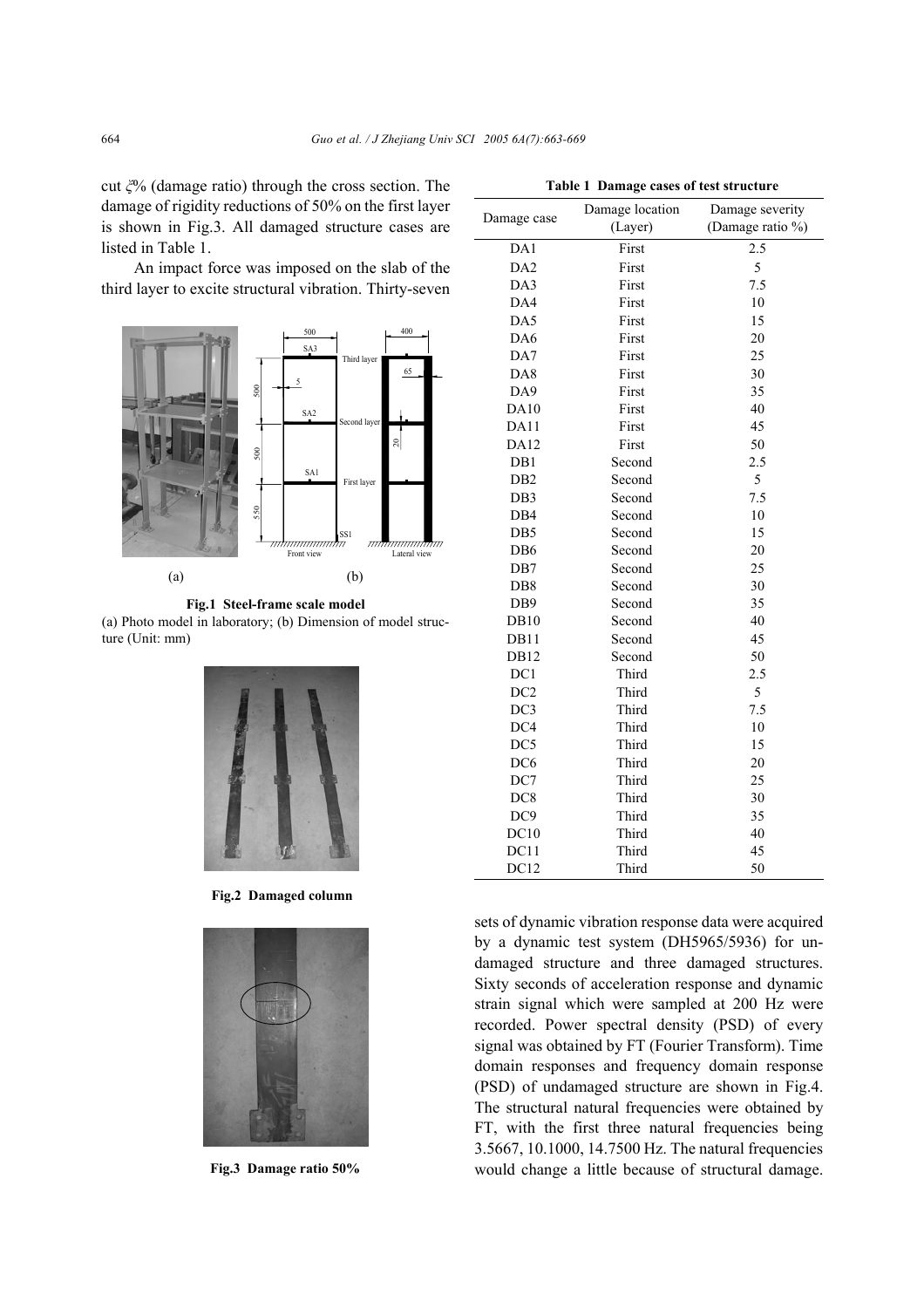As an example, the natural frequencies of the first three natural frequencies were 3.5500, 10.0500, 14.7167 Hz for damage case DA12. However, it is difficult to identify structural damage by the change of natural frequency.

# DATA ANLYSIS AND DAMAGE FEATURE **EXTRACTION**

To classify structural condition (whether damage

occurred, where damage occurred and extent of damage), the damage index which extract the signal features hidden in the original time domain must be found.

Most vibration-based damage identification methods require modal properties obtained from temporal signals via traditional Fourier Transform (FT), some inherent characteristics of FT might affect the accuracy of damage identification (Yen and Lin, 2000; Sun and Chang, 2002). It is difficult to implement FT-based damage identification techniques as



**Fig.4 Test signal of undamaged structure. The left is time domain response; the right is power spectral density** (a) Acceleration signal of SA1; (b) Acceleration signal of SA2; (c) Acceleration signal of SA3; (d) Dynamic strain signal of SS1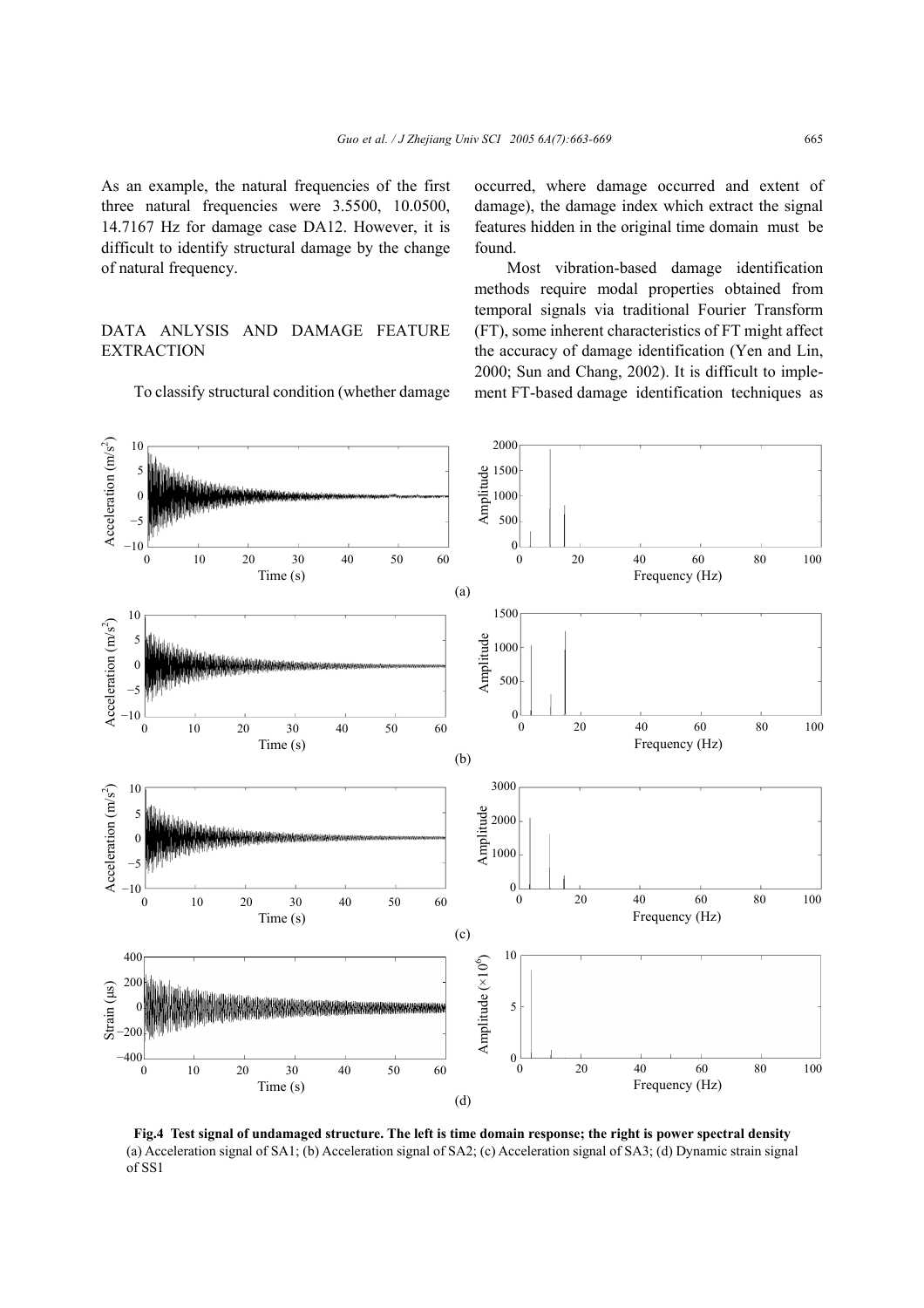FT is in fact a data reduction process during which information on structural health might be lost. Wavelet transform (WT) may be viewed as an extension of traditional FT with an adjustable window location and size. Due to its time-frequency multi-resolution property, WT has recently been shown to be a promising tool for damage identification of machines and structures. However, one possible drawback of WT is that the frequency resolution is quite poor in the high frequency region. So it faces difficulties when discriminating signals containing close high-frequency components. Wavelet packet transform (WPT) is one extension of WT that provides complete level-by-level decomposition. In this study, WPT is introduced to extract the damage feature of structural dynamic test signals.

Wavelet packet, a generalization of wavelet bases, is alternative bases formed by taking linear combinations of the usual wavelet functions (Yen and Lin, 1999; Guo and Sun, 2005). The wavelet packet coefficients of a function *S* can be computed via:

$$
C_{j,k}^{i}(t) = S, \psi_{j,k}^{i}(t) > \qquad i = 1, 2, ... \tag{1}
$$

where  $\psi^i_{j,k}(t)$  is wavelet packet function with three indices: integers *i*, *j* and *k* are the modulation, the scale and translation parameters, respectively, and

$$
\psi_{j,k}^{i}(t) = 2^{j/2} \psi^{i}(2^{j} t - k) \qquad i = 1, 2, ... \qquad (2)
$$

The wavelet packet functions can be obtained from the following recursive relationships:

$$
\begin{cases}\n\psi^{2i}(t) = \sqrt{2} \sum_{k} h(k) \psi^{i}(2t - k) \\
\psi^{2i+1}(t) = \sqrt{2} \sum_{k} g(k) \psi^{i}(2t - k)\n\end{cases}
$$
\n(3)

where  $h(k)$  and  $g(k)$  are quadrature mirror filter associated with the predefined scaling function and mother wavelet function.

Each  $C_{j,k}^{i}$  coefficient measures a specific frequency band content, controlled by the scale parameter *i* and *j*. Then, the node energy of the wavelet packet is defined as

$$
e_{j,i} = \sum_{k} (C_{j,k}^{i})^{2}
$$
 (4)

which measures the signal energy contained in some specific frequency band indexed by parameters *j* and *i*. In the following, each  $(i, i)$  is called as wavelet packet node. Fig.5 shows a WPT node energy tree of a time domain signal *S* up to the 3rd level of decomposition. Each node energy value of the tree measures the signal energy contained in some specific frequency band, which gives the energy distribution at different scale and frequency band. Generally, for vibration test data acquired from each damage case, there is different node energy distribution. Therefore, each node energy value of wavelet packet can be defined as an individual feature component and be used as a robust rudimentary exploration of the specific signal features that provide useful information for damage classification purposes.



**Fig.5 Three levels WPT of a time domain signal**

Neural network (NN) was generally adopted as classifier to classify different damage condition after damage feature extraction is conducted (Ni *et al*., 2002; Qu *et al*., 2003). To input classifier of damage identification compatibly, the node energy is normalized as follows:

$$
\eta_{j,i} = e_{j,i} / \sum_{k=0}^{2^j - 1} e_{j,k}
$$
 (5)

where  $0 \le \eta_{i,i} \le 1$ . Thus, for a sensor, thirty-two proxy damage feature index  $\eta_{i,i}$  are obtained on each case of structural damage when *j*=5. On the 5th scale of WPT of sensor SS1, the damage feature index of four damage cases are shown in Fig.6.

INFORMATION FUSION AND DAMAGE IDENTIFICATION

To improve precision of structural damage iden-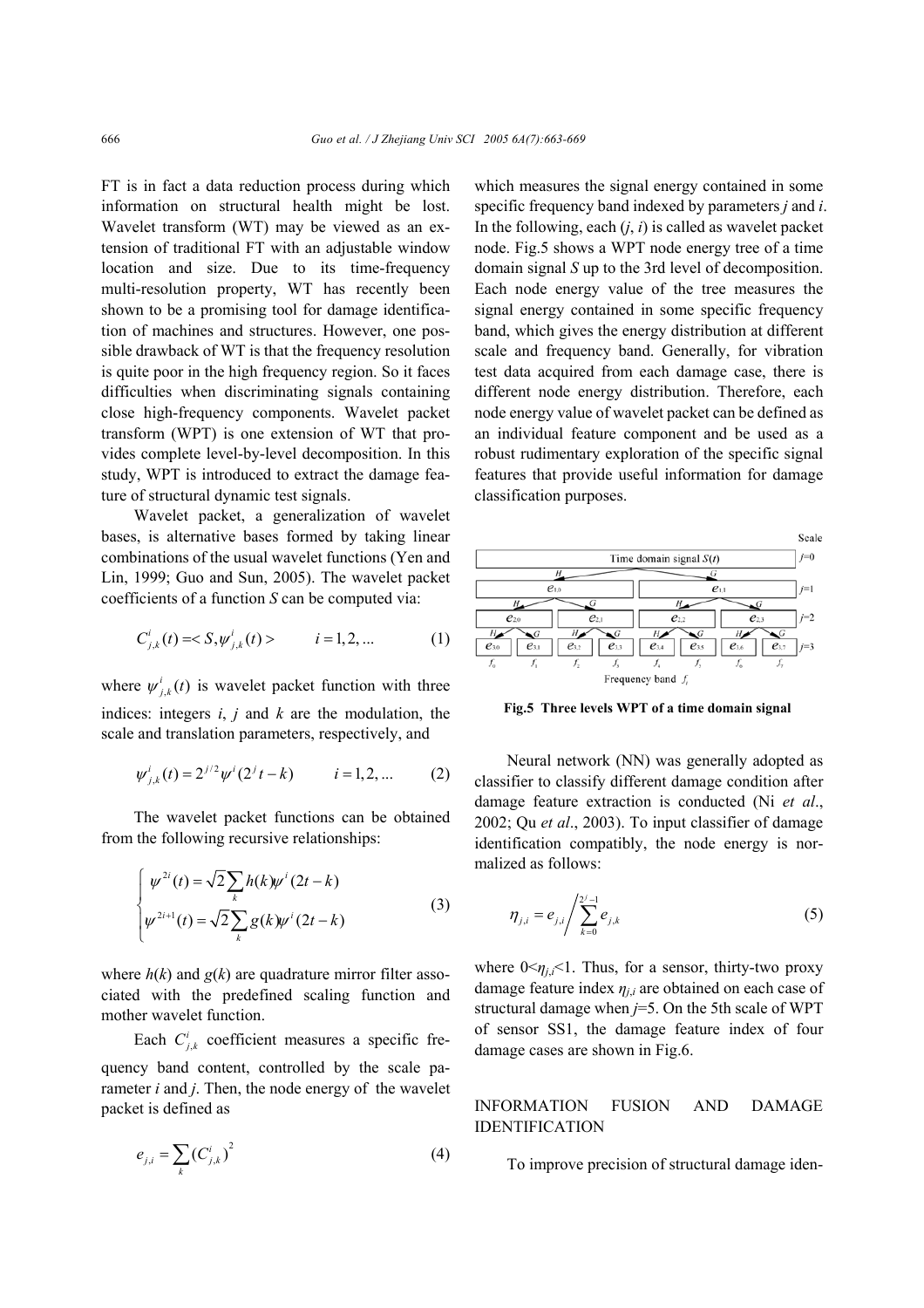

**Fig.6 Damage feature index on four structural condition** (a) Undamaged structure; (b) Damage case DA8; (c) Damage case DB8; (d) Damage case DC8

tification, multi-sensor information fusion technique which includes data fusion and decision fusion is introduced to realize damage classification. To delete some feature index lacking sensitivity, number reduction of feature index is conducted and feature vector of four sensors  $(P_{Di}^{SA1}, P_{Di}^{SA2}, P_{Di}^{SA3}, P_{Di}^{SSI})$  are acquired for each damage case *Di*. Each acceleration sensor has best sensitivity to structural damage which occurred at the layer where the acceleration sensor was located. Dynamic strain sensor is sensitive to all damage case. Therefore, new feature vector that contains data feature of different type sensor can be composed respectively as follows:

$$
\boldsymbol{P}_{Di}^{\mathrm{I}}=\begin{bmatrix}\boldsymbol{P}_{Di}^{\mathrm{SA1}} \\ \boldsymbol{P}_{Di}^{\mathrm{SSI}}\end{bmatrix},\ \boldsymbol{P}_{Di}^{\mathrm{II}}=\begin{bmatrix}\boldsymbol{P}_{Di}^{\mathrm{SA2}} \\ \boldsymbol{P}_{Di}^{\mathrm{SSI}}\end{bmatrix},\ \boldsymbol{P}_{Di}^{\mathrm{III}}=\begin{bmatrix}\boldsymbol{P}_{Di}^{\mathrm{SA3}} \\ \boldsymbol{P}_{Di}^{\mathrm{SSI}}\end{bmatrix}
$$
(6)

The data fusion is thus conducted.

In this study based on decision fusion, three coupling NN are proposed to realize damage acknowledgement, damage localization and damage quantification, respectively. A flow chart to identify damage occurrence is shown in Fig.7 where the coupling NN is composed of three sub-NN and one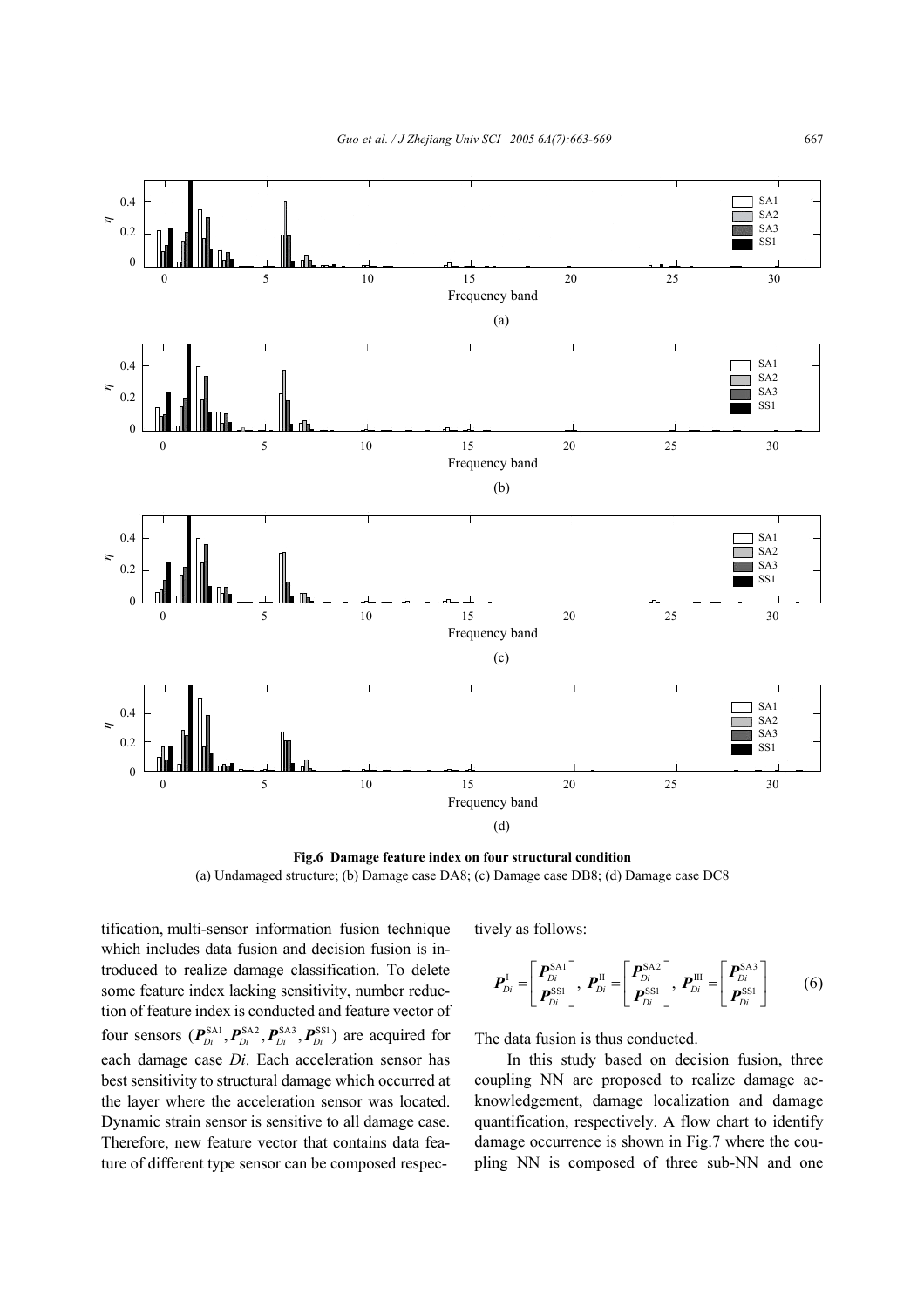hub-NN.  $P_{Di}^I$ ,  $P_{Di}^{\text{II}}$  and  $P_{Di}^{\text{III}}$  are used as inputs to the sub-NN models, and three decisions of structural condition are respectively obtained from the output of the sub-NN models. To eliminate uncertainty of decisions from three sub-NN models, Decision1, Decision2 and Decision3 are inputted to the hub-NN to finish decision fusion, and damage occurrence information is finally obtain from the output of the hub-NN. There is only a node output in each sub-NN and hub-NN model. To enhance computational accuracy, the outputs of the sub-NN and hub-NN model are properly scaled to vary between 0 and 1. The output numerical value indicates the condition of the structure where 0 and 1 correspond to healthy and damaged conditions, respectively.



**Fig.7 Flow chart to identify damage occurrence**

In the same way, identification of damage localization and damage quantification are conducted by the flow shown in Fig.7 respectively. However, it should be noted that there are 3-node output in each sub-NN and hub-NN model. For identification of damage localization, three output values indicate condition of each layer, where 0 and 1 correspond to healthy and damaged conditions, respectively. For damage quantification, the three output values correspond to severity of damage.

As for training of these three groups of coupling NN model, an undamaged structure case and 18 damage cases are used as training cases. The damage cases include DA2, DA4, DA6, DA8, DA10, DA12, DB2, DB4, DB6, DB8, DB10, DB12, DC2, DC4, DC6, DC8, DC10, DC12. The other damage cases are used to validate the NN model after training process is finished. The result of damage identification is shown in Table 2, in which, NN1, NN2 and NN3 are hub-NN of identification of damage occurrence, damage localization and damage quantification respectively. It can be obviously observed that: It is difficult to give indication of damage of rigidity reductions of 2.5%. There is a good precision to identify damage of rigidity reductions of 7.5% or more. There is good precision in damage acknowledgement and damage localization. Though there is small error in damage quantification, it is enough to assess severity of structural damage. In addition, the damage case DB11 cannot be identified because of artificial error in structural test maybe.

# **CONCLUSION**

In structural health monitoring system, many of sensors collect a great deal of dynamic data. The most common methodology of damage identification is based on FT and single sensor analysis. Due to the inherent drawback of FT, the accuracy of damage identification technique based on FT is limited. Assessment of structural condition is affected because of uncertainty of information acquired from single sensor analysis.

In this study, an experiment on a three-story frame model was conducted to study damage identification using WPT and information fusion technique of multi-sensor. WPT is introduced to extract feature of vibration signature in structural damage cases. Algorithm of coupling neural network with data fusion and decide fusion is proposed to realize identification of damage occurrence, damage localization and damage quantification respectively. The study results showed that there is good precision to identify damage occurrence and damage localization and that there is small error to identify damage quantification.